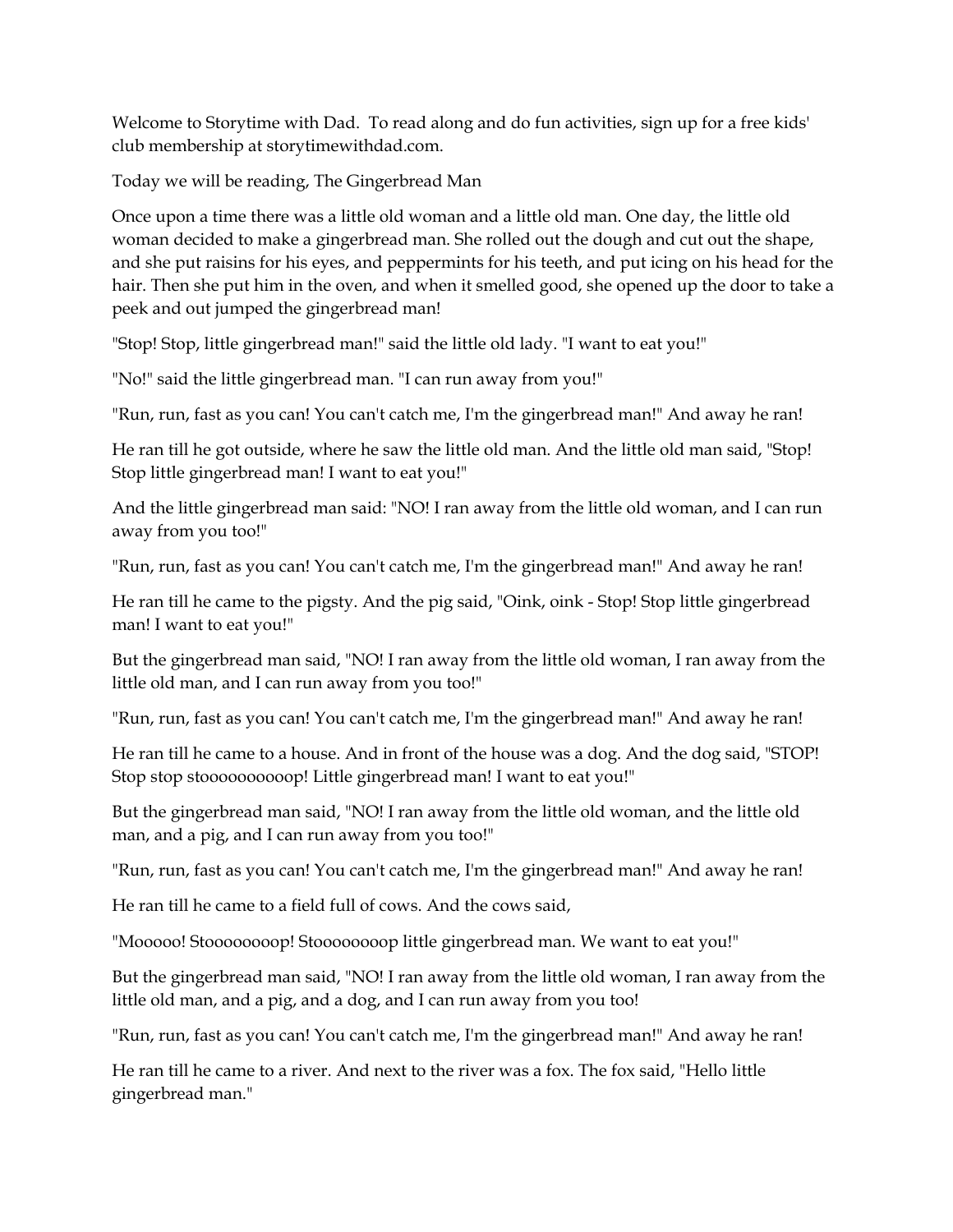The gingerbread man said, "HELLO! I ran away from the little old woman, I ran away from the little old man, and a pig, and some cows, and I can run away from you too!

"Run, run, fast as you can! You can't catch me, I'm the gingerbread man!"

"But," said the fox, "I never run. And I don't want to eat you!"

The gingerbread man said

"Run, run, fast as you can! You can't catch me, I'm the gingerbread man!"

The fox said, "Run all you want, I'm not going to chase you. But, I would like to ask you a question."

The gingerbread man said, "What?"

The fox said, "How do think you're going to get across that stream without getting wet? I mean, if you get wet, you'll get soggy, right?"

The gingerbread man didn't say anything, but he looked very thoughtful.

The fox said, "I've got an idea."

The gingerbread man said, "What?"

The fox said, "I'm going to swim across, right now. If you want, you can hitch a ride on my tail."

The gingerbread man said, "OK," and grabbed the fox's tail. The fox started to wade into the water.

After a few steps, the fox said, "Oh, little gingerbread man. The water is getting kind of deep. I'm afraid you might get wet. Why don't you climb up onto my back?"

The gingerbread man looked, and said, "Gee, the water is getting kind of deep, ok," and he climbed up onto the fox's back.

After a few more steps, the fox said, "Oh, little gingerbread man, the water is getting even deeper, I'm afraid you might get wet. Why don't you climb up onto my... neck?"

The gingerbread man looked, and said, "Gee the water is getting kind of deep, ok," and he climbed up onto the fox's neck.

After a few more steps, the fox said, "Oh, little gingerbread man, the water is getting even deeper, I'm afraid you might get wet. Why don't you climb up onto my... head?"

The gingerbread man looked, and said, "Gee the water is getting kind of deep, ok," and he climbed up onto the fox's head.

After a few more steps, the fox said, "Oh, little gingerbread man, the water is getting even deeper, I'm afraid you might get wet. Why don't you climb up onto my... nose?"

The gingerbread man looked, and said, "Gee the water is getting really deep, ok," and he climbed up onto the fox's nose.